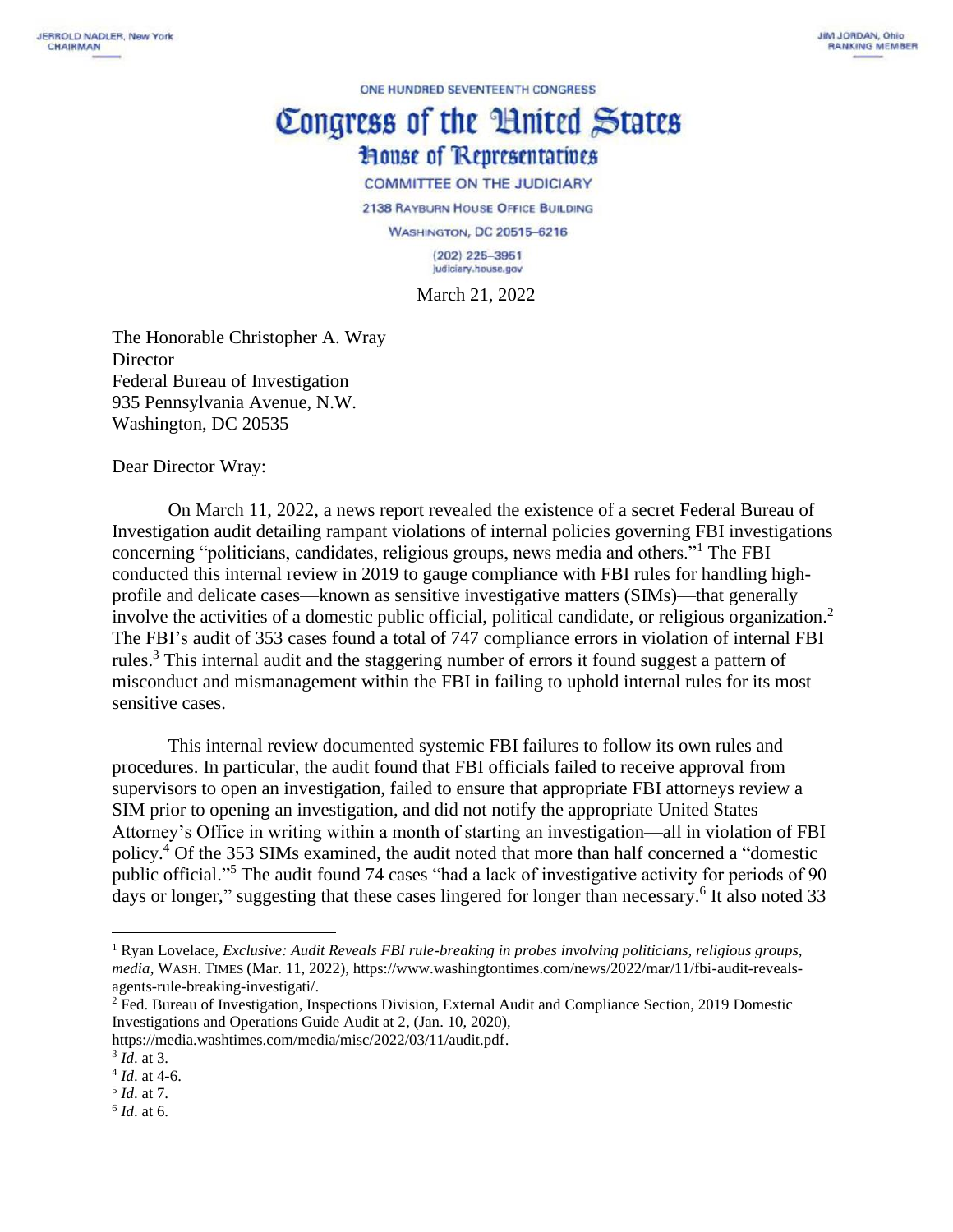The Honorable Christopher A. Wray March 21, 2022 Page 2

cases in which the FBI headquarters failed to notify the Justice Department about "all known SIMs."<sup>7</sup> Portions of the internal audit, including sections concerning search warrants and investigative methods, are redacted in the publicly available version, suggesting there could be additional misconduct that the FBI continues to shield from public scrutiny.

This secret audit adds to the list of troubling FBI misconduct when investigating sensitive matters. In 2015, when the FBI investigated former Secretary of State Hillary Clinton's mishandling of classified information, it ran a so-called "headquarters special" that ultimately excused Secretary Clinton's actions.<sup>8</sup> Meanwhile, the FBI abused its authority to illegally spy on the Trump campaign.<sup>9</sup> Two FBI agents assigned to the case boasted about their anti-Trump bias in official communications, and an FBI attorney even doctored evidence to spy on a Trump campaign official.<sup>10</sup> The FBI has also abused its authorities under the Foreign Intelligence Surveillance Act to conduct warrantless surveillance on American citizens.<sup>11</sup> Most recently, the FBI's Counterterrorism Division created a "threat tag" for FBI agents to use in tracking and monitoring the protected First Amendment activity of concerned parents at school board meetings.<sup>12</sup>

Last year, during your testimony before the Judiciary Committee, you claimed that the FBI "investigate[s] individuals with proper predication" and does not "investigate First Amendment groups . . . [or] people for speech, association, for assembly, [or] for membership in domestic First Amendment groups."<sup>13</sup> However, this internal review—which you never disclosed and which shows fundamental errors with FBI investigations touching on sensitive political and constitutional matters—calls into question the reliability of your statements. The Committee must examine whether the FBI is taking seriously its compliance with its own rules intended to protect American civil liberties.

<sup>7</sup> *Id.* at 4.

<sup>8</sup> *See* S. Comm. on Homeland Sec. & Governmental Aff., The Clinton Email Scandal and the FBI's Investigation of It (Feb. 7, 2018); Thomas J. Baker, *How to Restore the FBI's Culture*, Wall St. J., Aug. 27, 2018; Transcribed Interview of Andrew McCabe, in Wash., D.C. (Dec. 21, 2017); Transcribed Interview of Peter Strzok, in Wash., D.C. (June 27, 2018); Transcribed Interview of John Giacalone, in Wash., D.C. (June 21, 2018).

<sup>9</sup> Dep't of Justice Off. of Inspector Gen., *Review of Four FISA Applications and Other Aspects of the FBI's Crossfire Hurricane Investigation* (Dec. 2019).

<sup>10</sup> *Id*. at xi; Dep't of Justice Off. of Inspector Gen., *A Review of Various Actions by the Federal Bureau of Investigation and Department of Justice in Advance of the 2016 Election* at 395-400 (2018).

<sup>11</sup> Dep't of Justice Off. of Inspector Gen., *Review of Four FISA Applications and Other Aspects of the FBI's Crossfire Hurricane Investigation* (Dec. 2019); Dep't of Justice Off. of Inspector Gen., *Management Advisory Memorandum for Director of the Federal Bureau of Investigation Regarding the Execution of Woods Procedures for Applications Filed with the Foreign Intelligence Surveillance Court Relating to U.S. Persons* (Mar. 2020); Dep't of Justice Off. of Inspector Gen., *Audit of the Federal Bureau of Investigation's Execution of Its Woods Procedures for the Applications Filed with the Foreign Intelligence Surveillance Court Relating to U.S. Persons* (Sept. 2021); Memorandum Opinion and Order, *Document re Section 702 Certification* (FISA Ct. Nov. 18, 2020); Ellen Nakashima, *Federal court approved FBI's continued use of warrantless surveillance power despite repeated violations of privacy rules*, WASH. POST (Apr. 26, 2021).

 $12$  Email from Carlton Peeples, Deputy Assistant Dir., Criminal Investigative Div., Fed. Bureau of Investigation, to FBI\_SACS (Oct. 20, 2021).

<sup>13</sup> *Oversight of the Federal Bureau of Investigation: Hearing before the H. Comm. on the Judiciary*, 117th Cong. (2021).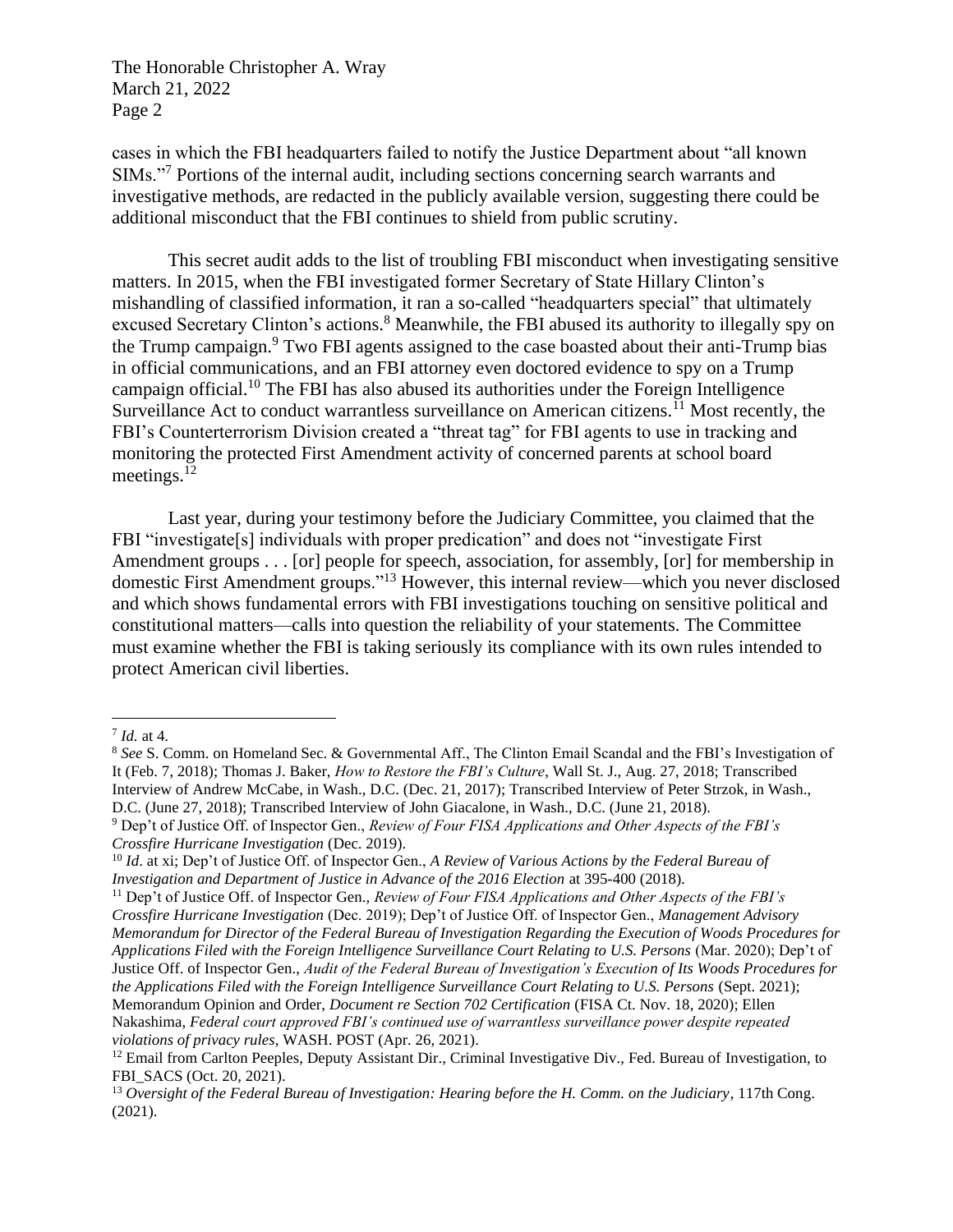The Honorable Christopher A. Wray March 21, 2022 Page 3

In light of this troubling internal review and to assist the Committee's investigative and oversight work, please provide the following documents and information:

- 1. An unredacted copy of the FBI Inspection Division's audit titled "2019 Domestic Investigations and Operations Guide Audit" dated January 10, 2020;
- 2. All documents and communications referring or relating to the FBI Inspection Division's 2019 Domestic Investigations and Operations Guide Audit dated January 10, 2020;
- 3. A description of the FBI's predicate to open sensitive investigative matters of politicians, candidates, religious groups, and others, as documented in the FBI Inspection Division's 2019 Domestic Investigations and Operations Guide Audit dated January 10, 2020;
- 4. An explanation of whether the FBI has resolved compliance issues related to sensitive investigative matters identified in the secret audit; and
- 5. Unredacted copies of all internal reviews conducted by the FBI's Inspection Division between November 1, 2019, and the present.

Please provide this information and briefing as soon as possible but not later than 5:00 p.m. on April 4, 2022. After you have provided this information in writing, we ask that your staff provide a staff-level briefing on this topic. If you have any questions about this request, please contact Committee staff at (202) 225-6906.

Thank you for your prompt attention to this matter.

Johnson Ranking Member Subcommittee on the Constitution, Civil Rights and Civil Liberties

Sincerely, Andy Bigg

Ranking Member Ranking Member Subcommittee on Crime, Terrorism, and Homeland Security